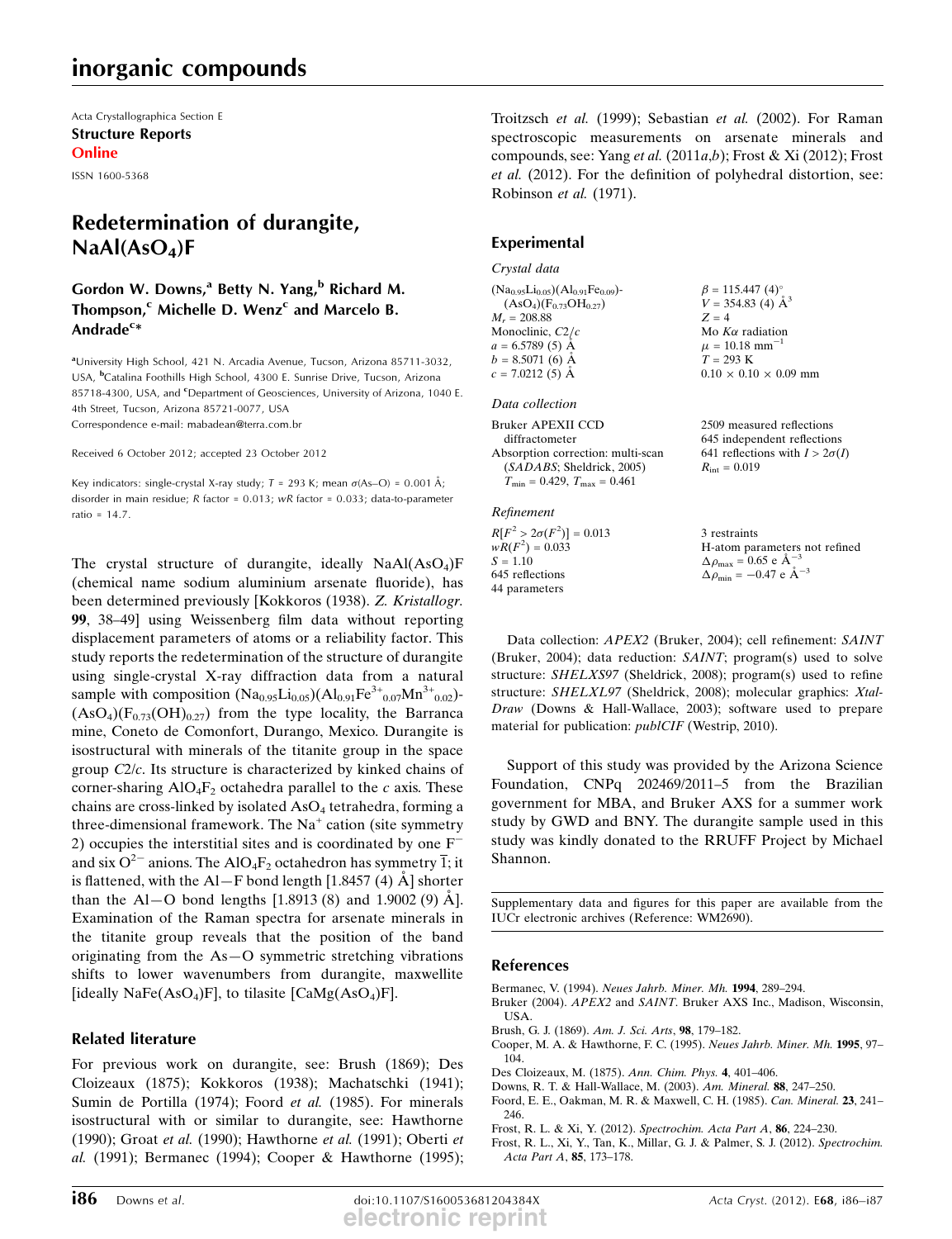- Groat, L. A., Raudsepp, M., Hawthorne, F. C., Ercit, T. S., Sherriff, B. L. & Hartman, J. S. (1990). Am. Mineral. 75, 992–1008.
- Hawthorne, F. C. (1990). Z. Kristallogr. 192, 1–52.
- Hawthorne, F. C., Groat, L. A., Raudsepp, M., Ball, N. A., Kimata, M., Spike, F. D., Gaba, R., Halden, N. M., Lumpkin, G. R., Ewing, R. C., Greegor, R. B., Lytle, F. W., Ercit, T. S., Rossman, G. R., Wicks, F. J., Ramik, R. A., Sherriff, B. L., Fleet, M. E. & McCammon, C. A. (1991). Am. Mineral. 76, 370–396. Kokkoros, P. (1938). Z. Kristallogr. 99, 38–49.
- Machatschki, F. (1941). Z. Kristallogr. 103, 221–227.
- Oberti, R., Smith, D. C., Rossi, G. & Caucia, F. (1991). Eur. J. Mineral. 3, 777– 792.
- Robinson, K., Gibbs, G. V. & Ribbe, P. H. (1971). Science, 172, 567–570.
- Sebastian, L., Gopalakrishnan, J. & Piffard, Y. (2002). J. Mater. Chem. 12, 374– 377.
- Sheldrick, G. M. (2005). SADABS. University of Göttingen, Germany.
- Sheldrick, G. M. (2008). Acta Cryst. A64, 112–122.
- Sumin de Portilla, V. I. (1974). Can. Mineral. 12, 262–268.
- Troitzsch, U., Ellis, D. J., Thompson, J. & Fitz-Gerald, J. (1999). Eur. J. Mineral. 11, 955–965.
- Westrip, S. P. (2010). J. Appl. Cryst. 43, 920–925.
- Yang, H., Evans, S. H., Downs, R. T. & Jenkins, R. A. (2011a). Can. Mineral. 49, 687–696.
- Yang, Y. W., Stevenson, R. A., Siegel, A. M. & Downs, G. W. (2011b). Acta Cryst. E67, i68.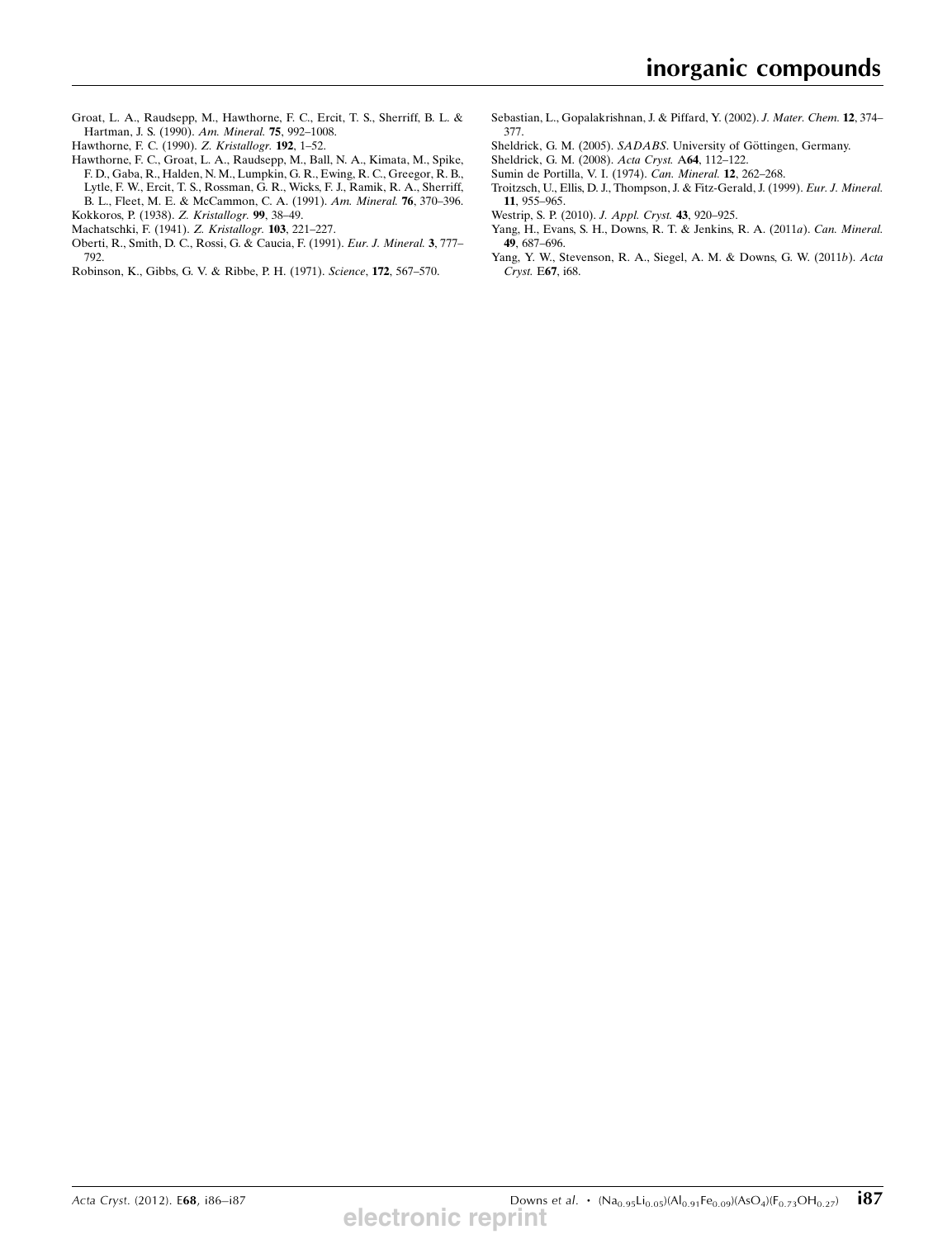# **supplementary materials**

*Acta Cryst.* (2012). E**68**, i86–i87 [doi:10.1107/S160053681204384X]

# **Redetermination of durangite, NaAl(AsO4)F**

# **Gordon W. Downs, Betty N. Yang, Richard M. Thompson, Michelle D. Wenz and Marcelo B. Andrade**

### **Comment**

Durangite, NaAl(AsO4)F, is a member of the titanite mineral group crystallizing in space group *C*2/*c*, which includes a number of silicate, arsenate, phosphate, and sulfate minerals, as well as synthetic compounds with a wide range of chemical components (Hawthorne, 1990; Groat *et al.*, 1990; Sebastian *et al.*, 2002). Durangite was first described by Brush (1869) from tin placers in Durango, Mexico, and its crystallographic and optical data were measured by Des Cloizeaux (1875). Using Weissenberg photographs, Kokkoros (1938) determined its structure without reporting displacement parameters of atoms or a reliability factor. The synthesis of durangite was made by Machatschki (1941) and its infrared spectroscopic data were measured by Sumin de Portilla (1974). Foord *et al.* (1985) conducted a comprehensive mineralogical study on durangite from three different localities, including Black Range (New Mexico), Durango (Mexico), and Cornwall (England). Nevertheless, since the work by Kokkoros (1938), no further detailed crystallographic investigation has been reported for this mineral. As a part of our efforts to understand the crystalchemical behavior of F *versus* OH in minerals, we concluded that the structural data for durangite need to be improved. This study reports a structure redetermination of durangite from the type locality by means of single-crystal X-ray diffraction.

Durangite is isostructural with minerals of the *C*2/*c* titanite group (*e.g.*, Hawthorne *et al.*, 1991; Oberti *et al.*, 1991; Troitzsch *et al.*, 1999) and topologically similar to the minerals of the *C*1 amblygonite (LiAlPO4F)-montebrasite (LiAlPO4OH) group (Groat *et al.*, 1990). Its structure is characterized by kinked chains of corner-sharing AlO4F2 octahedra (symmetry 1) running parallel to the  $c$  axis. These chains are cross-linked by isolated AsO<sub>4</sub> tetrahedra, forming a three-dimensional framework. The Na<sup>+</sup> cation (site symmetry 2) occupies the interstitial sites and is coordinated by one F and six O anions (Fig. 1). The AlO<sub>4</sub>F<sub>2</sub> octahedron is flattened, with the Al—F bond lengths (1.8457 (4) Å) shorter than the Al—O bond lengths (1.8913 (9) and 1.9002 (9) Å). The average As—O, Al—(O,F), and Na—(O,F) bond lengths are 1.681, 1.879, and 2.420 Å, respectively.

In addition to durangite, two other arsenate minerals, namely maxwellite (ideally  $NaFe^{3+}(AsO<sub>4</sub>)F$ ) and tilasite (CaMg(AsO4)F), also belong to the *C*2/*c* titanite group. An examination of these arsenate mineral structures shows that the AsO4 tetrahedron appears to become increasingly distorted from durangite to maxwellite to tilasite, as measured by the tetrahedral angle variance (TAV) and quadratic elongation (TQE) indexes (Robinson *et al.*, 1971). The TAV and TQE values are 7.00 and 1.0018, respectively, for durangite, 9.80 and 1.0026 for maxwellite (Cooper & Hawthorne, 1995), and 15.45 and 1.0041 for tilasite (Bermanec, 1994). This observation may be correlated with the Ca content in these minerals, since our durangite sample shows no Ca, whereas the maxwellite sample examined by Cooper & Hawthorne (1995) contains 37% Ca substituting for Na.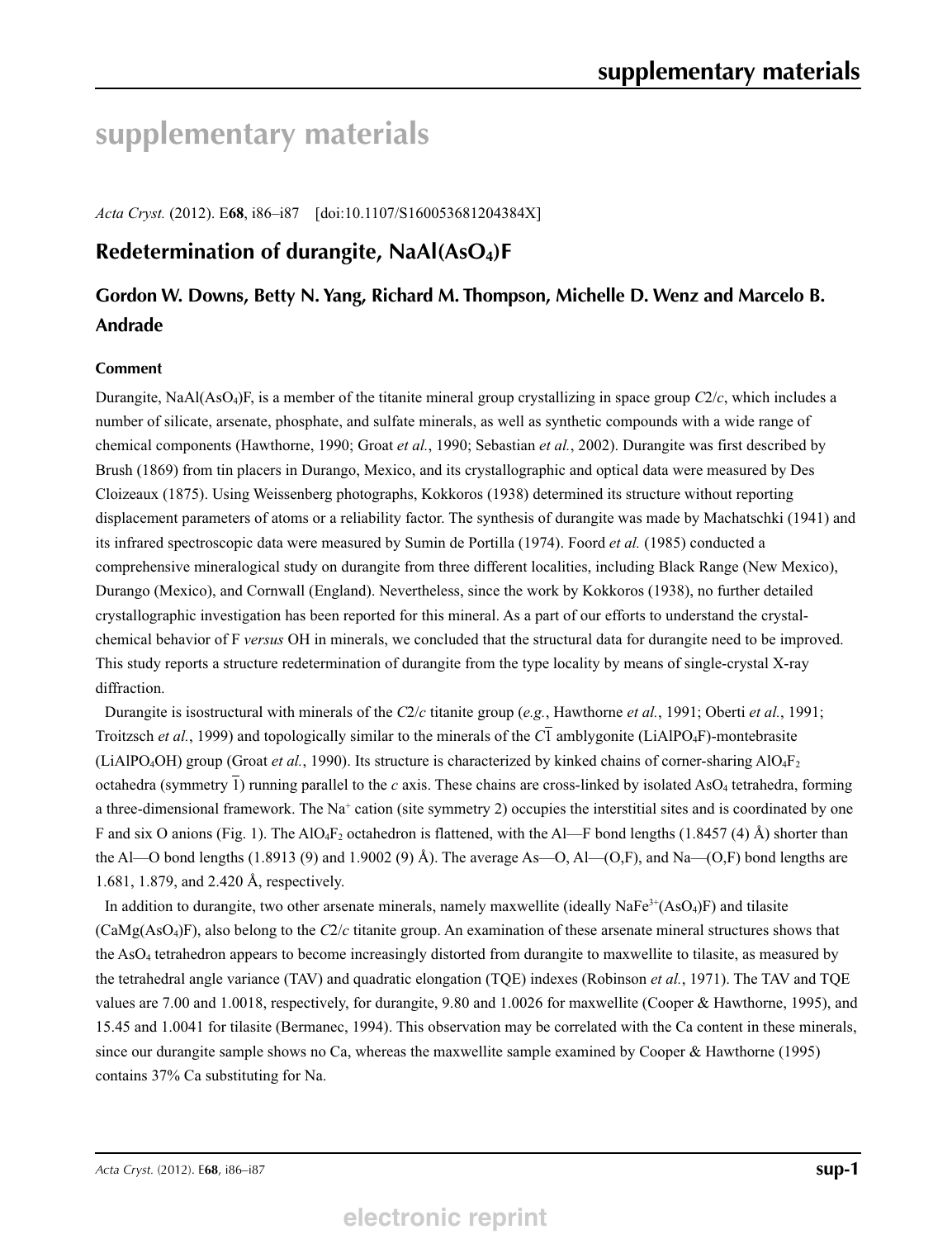Plotted in Figure 2 is the Raman spectrum for durangite, along with the Raman spectra for maxwellite and tilasite from the RRUFF Project (with RRUFF deposition numbers R060955 and R060618, respectively) for comparison. Note that our maxwellite sample is from the same locality as that studied by Cooper & Hawthorne (1995). Evidently, there are some resemblances among these Raman spectra. There have been numerous Raman spectroscopic studies on a variety of arsenate minerals and compounds (*e.g.*, Yang *et al.*, 2011*a*,*b*; Frost & Xi, 2012; Frost *et al.*, 2012, and references therein). In general, these spectra can be divided into three regions. Region 1, between 700 and 1000 cm<sup>-1</sup>, contains bands attributable to the As—O symmetric (the most intense band in each spectrum) and anti-symmetric stretching vibrations  $(v_1$  and  $v_3$  modes, respectively) within the AsO<sub>4</sub> tetrahedra. Region 2, between 300 and 560 cm<sup>-1</sup>, includes bands originating from the O—As—O symmetric and anti-symmetric bending vibrations ( $v_2$  and  $v_4$  modes) within the AsO<sub>4</sub> tetrahedron, overlapped with those from the *M*-(O,F) (*M* = octahedrally coordinated cations) stretching vibrations. The bands in Region 3, below 300 cm<sup>-1</sup>, are associated with the rotational and translational modes of AsO<sub>4</sub> tetrahedra, as well as the O—M—O bending vibrations, Na-(O,F) interactions, and lattice vibrational modes.

One of the noticeable features in Figure 2 is that the position of the strongest band due to the As—O symmetric stretching vibrations is shifted to the lower wavenumbers from durangite (913 cm<sup>-1</sup>), maxwellite (870 cm<sup>-1</sup>), to tilasite  $(852 \text{ cm}^{-1})$ . This shift appears to be in line with the augmented distortion of the AsO<sub>4</sub> tetrahedra from durangite, maxwellite, to tilasite, which, in turn, corresponds to the increased tilasite component in these minerals. Another visible feature in Figure 2 is the marked broadening of Raman bands for maxwellite relative to the corresponding ones for durangite and tilasite, indicating the strong short-range order of the maxwellite structure, resulting likely from its complex chemistry, i.e.  $(Na_{0.56}Ca_{0.41-0.03})_{\Sigma=1}(Fe^{3+}_{0.24}Al_{0.24}Fe^{2+}_{0.23}Mg_{0.19}Ti_{0.06}Mn_{0.03})_{\Sigma=1}(As_{0.99}P_{0.01})_{\Sigma=1}O_4)F_{1.00}$ 

From chemical microprobe analysis, we estimated about 0.27 OH atoms per formula unit substituting for F in the structure. Unfortunately, we could not detect any obvious band attributable to the O—H stretching vibrations in the Raman spectra measurements. The possible hydrogen bond appears to be between F and O1, which are separated by a distance of 3.215 (1) Å.

#### **Experimental**

The durangite crystal used in this study is from the type locality, the Barranca mine, Coneto de Comonfort, Durango, Mexico and is in the collection of the RRUFF project (http://rruff.info/R120118). Its chemical composition was measured with a CAMECA SX100 electron microprobe (9 analysis points), yielding the empirical chemical formula, calculated on the basis of 5 O atoms, (Li and OH were estimated by charge balance and difference).

The Raman spectra were collected from randomly oriented crystals at 100% power on a Thermo Almega microRaman system, using a solid-state laser with a wavenumber of 532 nm, and a thermoelectrically cooled CCD detector. The laser is partially polarized with 4 cm<sup>-1</sup> resolution and a spot size of 1  $\mu$ m.

#### **Refinement**

Due to similar its X-ray scattering power, the small amount of Mn was treated as Fe during the refinement. Na and Li, Al and Fe, and F and the O atom of the OH group, respectively, were refined on the same sites and with the same displacement factors. All atomic sites were assumed to be fully occupied, yielding the structure formula ( $Na<sub>0.95</sub>Li<sub>0.05</sub>$ )  $(A<sub>0.91</sub>F<sub>0.99</sub>)(A<sub>51.00</sub>O<sub>4</sub>)[F<sub>0.73</sub>(OH)<sub>0.27</sub>].$  The highest residual peak in the difference Fourier maps was located at (0.0933, 0.3242, 0.3620), 0.77 Å from As, and the deepest hole at (0.0012, 0.3233, 0.3559), 0.74 Å from As.

#### **Computing details**

Data collection: *APEX2* (Bruker, 2004); cell refinement: *SAINT* (Bruker, 2004); data reduction: *SAINT* (Bruker, 2004); program(s) used to solve structure: *SHELXS97* (Sheldrick, 2008); program(s) used to refine structure: *SHELXL97*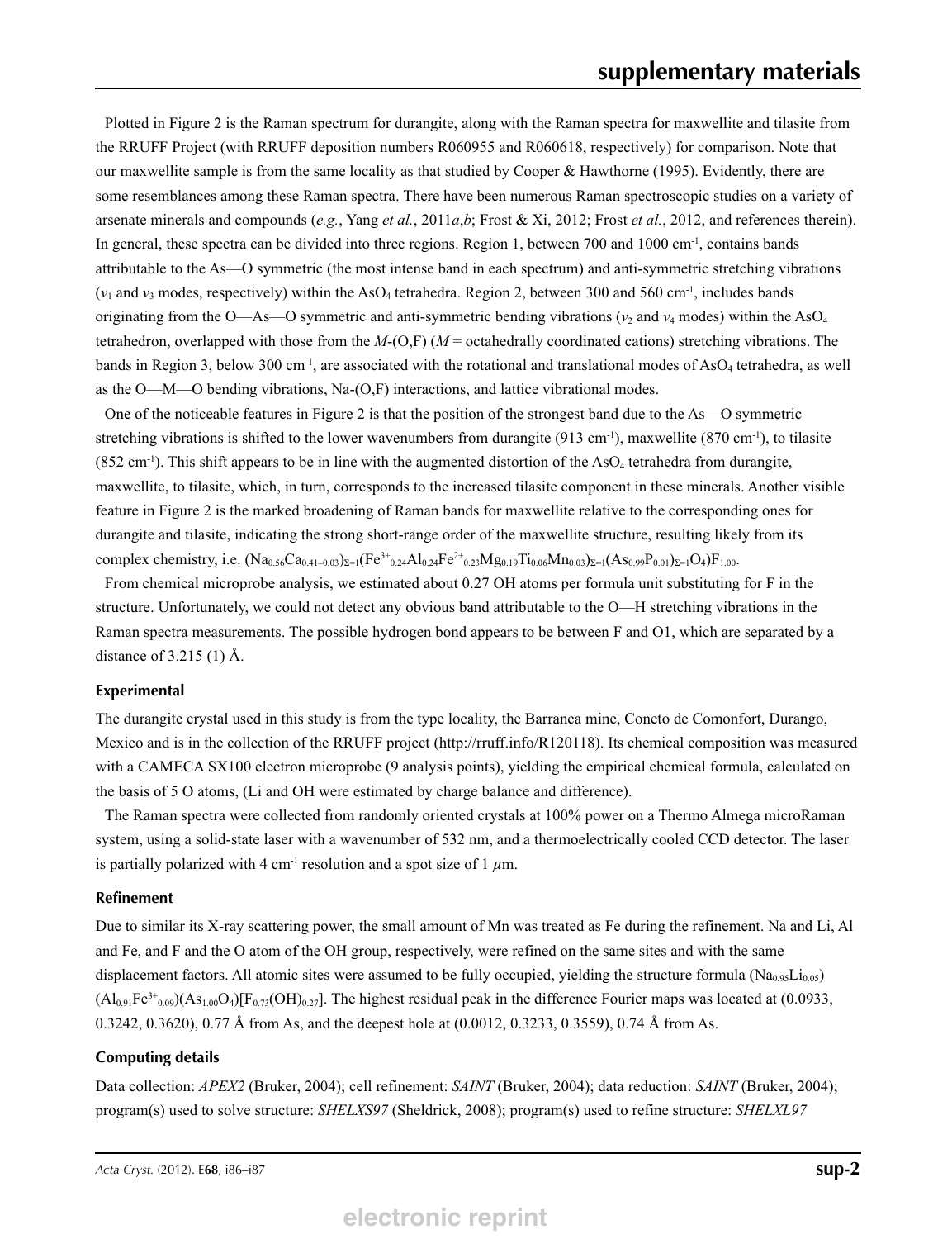(Sheldrick, 2008); molecular graphics: XtalDraw (Downs & Hall-Wallace, 2003); software used to prepare material for publication: *publCIF* (Westrip, 2010).



## **Figure 1**

The crystal structure of durangite, NaAl(AsO<sub>4</sub>)F. The octahedra and tetrahedra represent the AlO<sub>4</sub>F<sub>2</sub> and AsO<sub>4</sub> groups, respectively.



### **Figure 2**

The Raman spectra of durangite, maxwellite, and tilasite. The spectra are shown with vertical offset for clarity.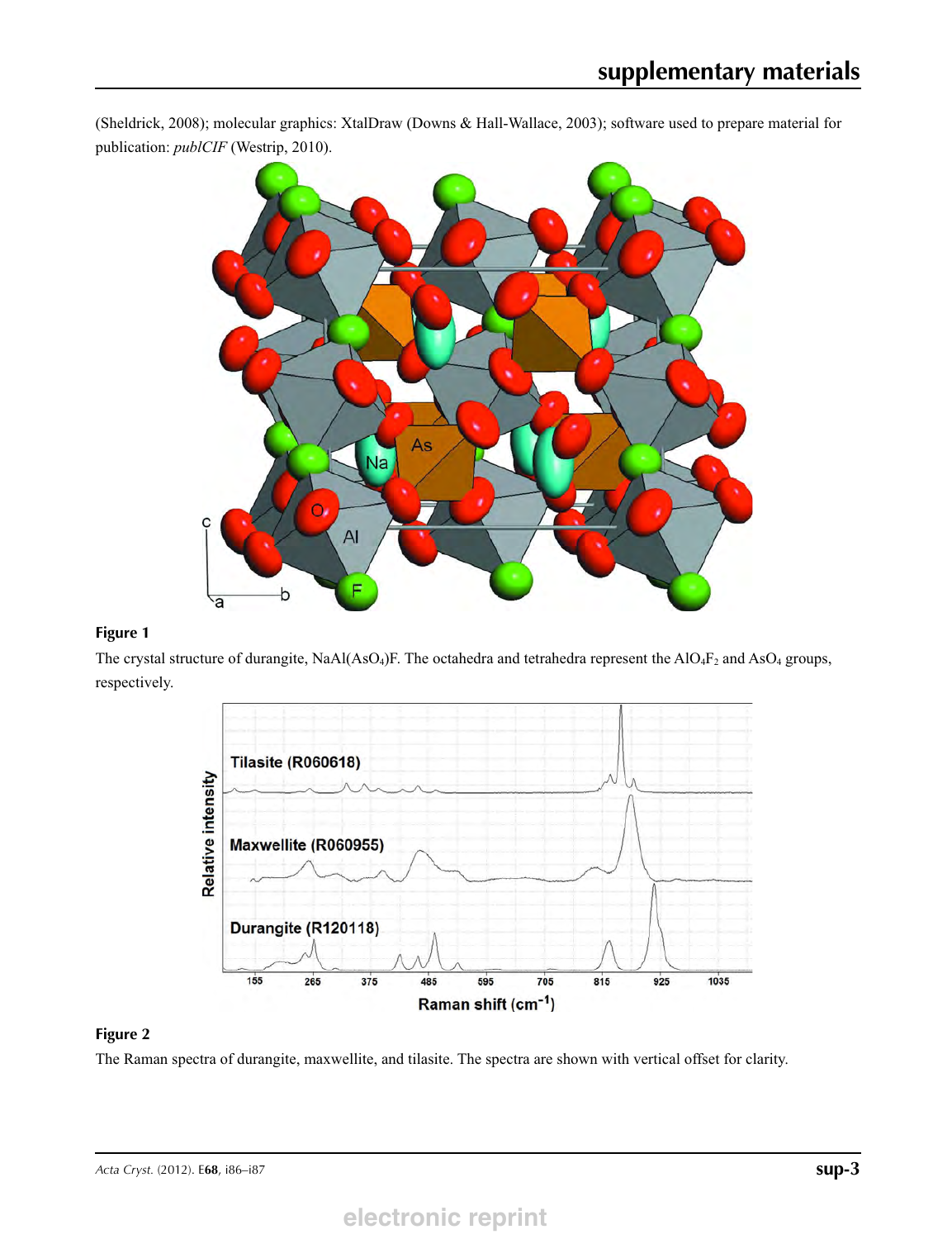#### **Sodium aluminium arsenate fluoride**

#### *Crystal data*

 $(Na_{0.95}Li_{0.05})(Al_{0.91}Fe_{0.09})(AsO_4)(F_{0.73}OH_{0.27})$  $M_r = 208.88$ Monoclinic, *C*2/*c* Hall symbol: -C 2yc  $a = 6.5789(5)$  Å  $b = 8.5071(6)$  Å  $c = 7.0212(5)$  Å  $\beta$  = 115.447 (4)<sup>o</sup>  $V = 354.83$  (4)  $\AA$ <sup>3</sup>  $Z = 4$ 

#### *Data collection*

| Bruker APEXII CCD                        |
|------------------------------------------|
| diffractometer                           |
| Radiation source: fine-focus sealed tube |
| Graphite monochromator                   |
| $\varphi$ and $\omega$ scan              |
| Absorption correction: multi-scan        |
| (SADABS; Sheldrick, 2005)                |
| $T_{\min}$ = 0.429, $T_{\max}$ = 0.461   |
|                                          |

#### *Refinement*

Refinement on *F*<sup>2</sup> Least-squares matrix: full *R*[ $F^2 > 2\sigma(F^2)$ ] = 0.013  $wR(F^2) = 0.033$  $S = 1.10$ 645 reflections 44 parameters 3 restraints Primary atom site location: structure-invariant direct methods Secondary atom site location: difference Fourier map H-atom parameters not refined  $w = 1/[\sigma^2 (F_0^2) + (0.0158P)^2 + 0.3997P]$ where  $P = (F_o^2 + 2F_c^2)/3$  $(\Delta/\sigma)_{\text{max}}$  < 0.001  $\Delta\rho_{\text{max}} = 0.65 \text{ e A}^{-3}$  $\Delta \rho_{\text{min}} = -0.47 \text{ e } \text{\AA}^{-3}$ Extinction correction: *SHELXL97* (Sheldrick, 2008), Fc\* =kFc[1+0.001xFc2 *λ*3 /sin(2*θ*)]-1/4 Extinction coefficient: 0.0311 (12)

#### *Special details*

**Geometry**. All e.s.d.'s (except the e.s.d. in the dihedral angle between two l.s. planes) are estimated using the full covariance matrix. The cell e.s.d.'s are taken into account individually in the estimation of e.s.d.'s in distances, angles and torsion angles; correlations between e.s.d.'s in cell parameters are only used when they are defined by crystal symmetry. An approximate (isotropic) treatment of cell e.s.d.'s is used for estimating e.s.d.'s involving l.s. planes.

 $F(000) = 395$  $D_x$  = 3.915 Mg m<sup>-3</sup>

 $\theta$  = 4.2–32.7°  $\mu = 10.18$  mm<sup>-1</sup>  $T = 293 \text{ K}$ Cuboid, red

 $R_{\text{int}} = 0.019$ 

 $h = -9 \rightarrow 9$  $k = -12 \rightarrow 12$  $l = -10 \rightarrow 10$ 

 $0.10 \times 0.10 \times 0.09$  mm

2509 measured reflections 645 independent reflections 641 reflections with  $I > 2\sigma(I)$ 

 $\theta_{\text{max}} = 32.6^{\circ}, \theta_{\text{min}} = 4.2^{\circ}$ 

Mo *Kα* radiation,  $\lambda = 0.71073$  Å Cell parameters from 2164 reflections

**Refinement**. Refinement of  $F^2$  against ALL reflections. The weighted *R*-factor  $wR$  and goodness of fit *S* are based on  $F^2$ , conventional *R*-factors *R* are based on *F*, with *F* set to zero for negative  $F^2$ . The threshold expression of  $F^2 > \sigma(F^2)$  is used only for calculating *R*-factors(gt) *etc*. and is not relevant to the choice of reflections for refinement. *R*-factors based on *F*<sup>2</sup> are statistically about twice as large as those based on *F*, and *R*- factors based on ALL data will be even larger.

*Fractional atomic coordinates and isotropic or equivalent isotropic displacement parameters (Å2 )*

|    | $\mathcal{X}$ |            | ∠      | $U_{\rm iso}*/U_{\rm eq}$ | $Occ. ( \le 1)$ |
|----|---------------|------------|--------|---------------------------|-----------------|
| Na | 0.5000        | 0.17173(9) | 0.2500 | 0.01324(16)               | 0.9500(1)       |
| Li | 0.5000        | 0.17173(9) | 0.2500 | 0.01324(16)               | 0.0500(1)       |
| Al | 0.0000        | 0.0000     | 0.0000 | 0.00554(10)               | 0.9100(1)       |
| Fe | 0.0000        | 0.0000     | 0.0000 | 0.00554(10)               | 0.0900(1)       |

*Acta Cryst.* (2012). E**68**, i86–i87 **sup-4**